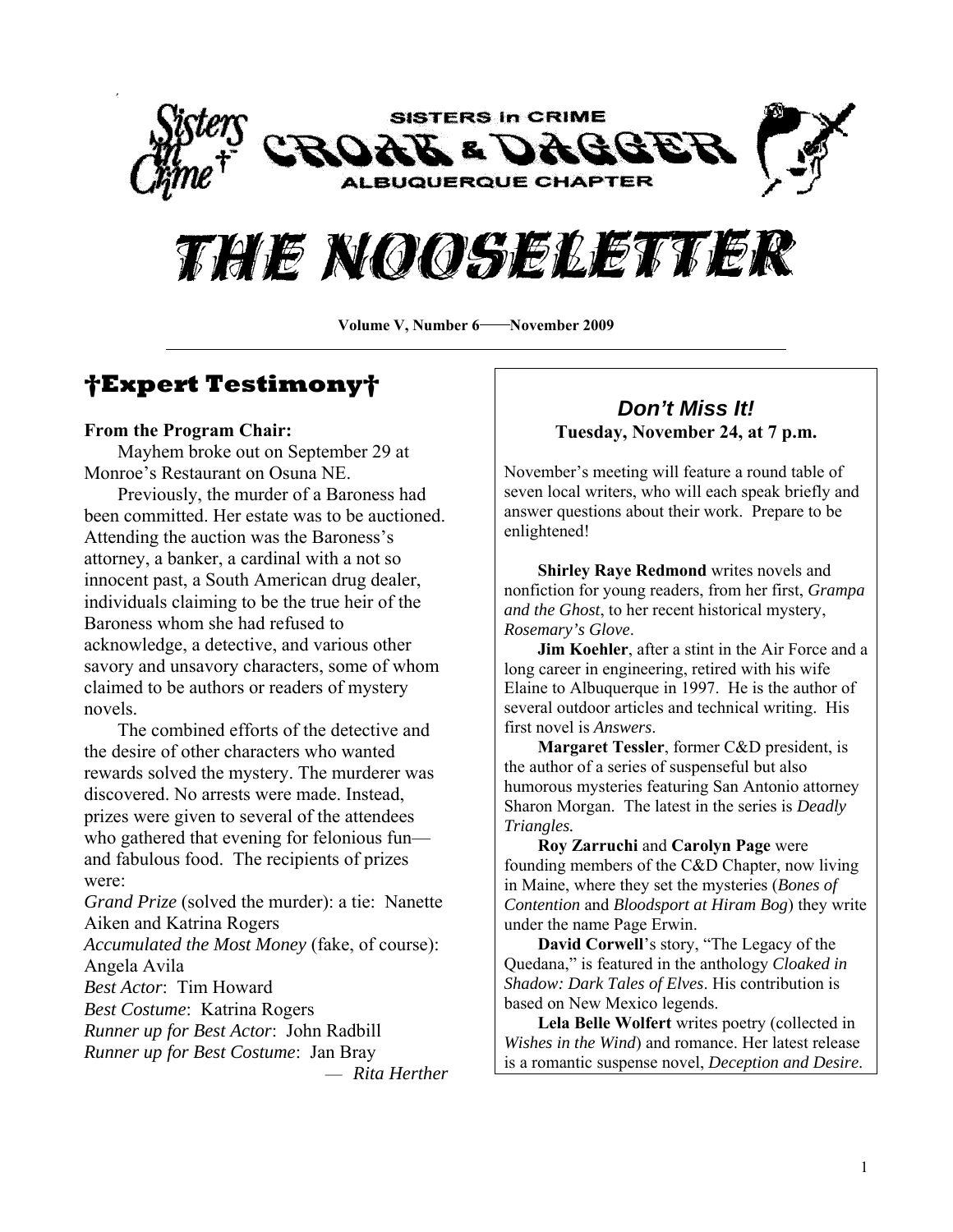The Albuquerque Croak & Dagger chapter of Sisters in Crime welcomes mystery fans, readers, and writers who want to enjoy felonious fun, absolutely criminal companionship and sensational speakers.

On January 26, Rob Kresge will show "We Remember Tony," a one-hour video shot on November 8, 2008, a week after Tony Hillerman's death, in which more than a dozen writers and friends of the iconic New Mexico author share stories of how his work and friendship affected their writing and their personal lives.

 This was filmed by professional videographer Laureen Pepersack of Santa Fe in front of a live audience that included Tony's daughter Anne and other family members. It is hosted by bestselling author Craig Johnson.

 Authors recalling Tony and his help to them included Joe Badal, Judith Van Gieson, Steve Havill, Margaret Tessler, and Pari Noskin Taichert. Aspiring writers and other friends also spoke of the inspiration they derived from his many novels and his nonfiction.

Meetings are held in the police briefing room of the James Joseph Dwyer Memorial Substation, 12700 Montgomery NE (1 block east of Tramway). Unless otherwise noted, programs are free and open to the public.

All Croak& Dagger members are invited to join our Yahoo discussion group, where we exchange information about mystery books, movies, and TV shows; share news about local and national mystery events; and participate in occasional online classes. Log on to C&D's web page ([www.croak-and-dagger.com\)](http://www.croak-and-dagger.com/) and click on the link to moderator Nancy Varian for further instructions. Join the discussion!

Don't Forget To Vote! (see page 9)





Sisters in Crime was founded in 1986. *The mission of Sisters in Crime shall be "to promote the professional development and advancement of women crime writers to achieve equality in the industry."* 

 *Our vision is: "Raising professionalism and achieving equity among crime writers."* 

 *And our motto is: "SinC into a good mystery!"*

#### **Check Out the Croak & Dagger Website for all your Croak & Dagger information needs.**

#### www.croak-and-dagger.com

- Upcoming Programs
- 2008 Meeting Schedule
- Membership Form
- Speakers Bureau
- Links to Mystery Websites & Websites for Your Favorite Croak & Dagger Authors
- *The Nooseletter* Archive

#### *The Line Up*

President/Treasurer – Cheri Stow – *[Cheri3j@yahoo.com](mailto:rkresge777@comcast.net)* Vice President – Olin Bray – *[ohbray@nmia.com](mailto:ohbray@nmia.com)* Secretary – Fred Aiken – *[FAAiken@aol.com](mailto:rkresge777@comcast.net)*  Programs/Publicity – Rita Herther – *RMHerther@aol.com* Membership – Jonathan Sacks – *jsacks@pobox.com* Website Technical Support Manager – Susan Zates – *smzates@quest.net* Library Liaison – Pari Noskin Taichert – *[ptaichert@comcast.com](mailto:ptaichert@comcast.com)* Nooseletter Editor – Linda Triegel – *newsette@earthlink.net*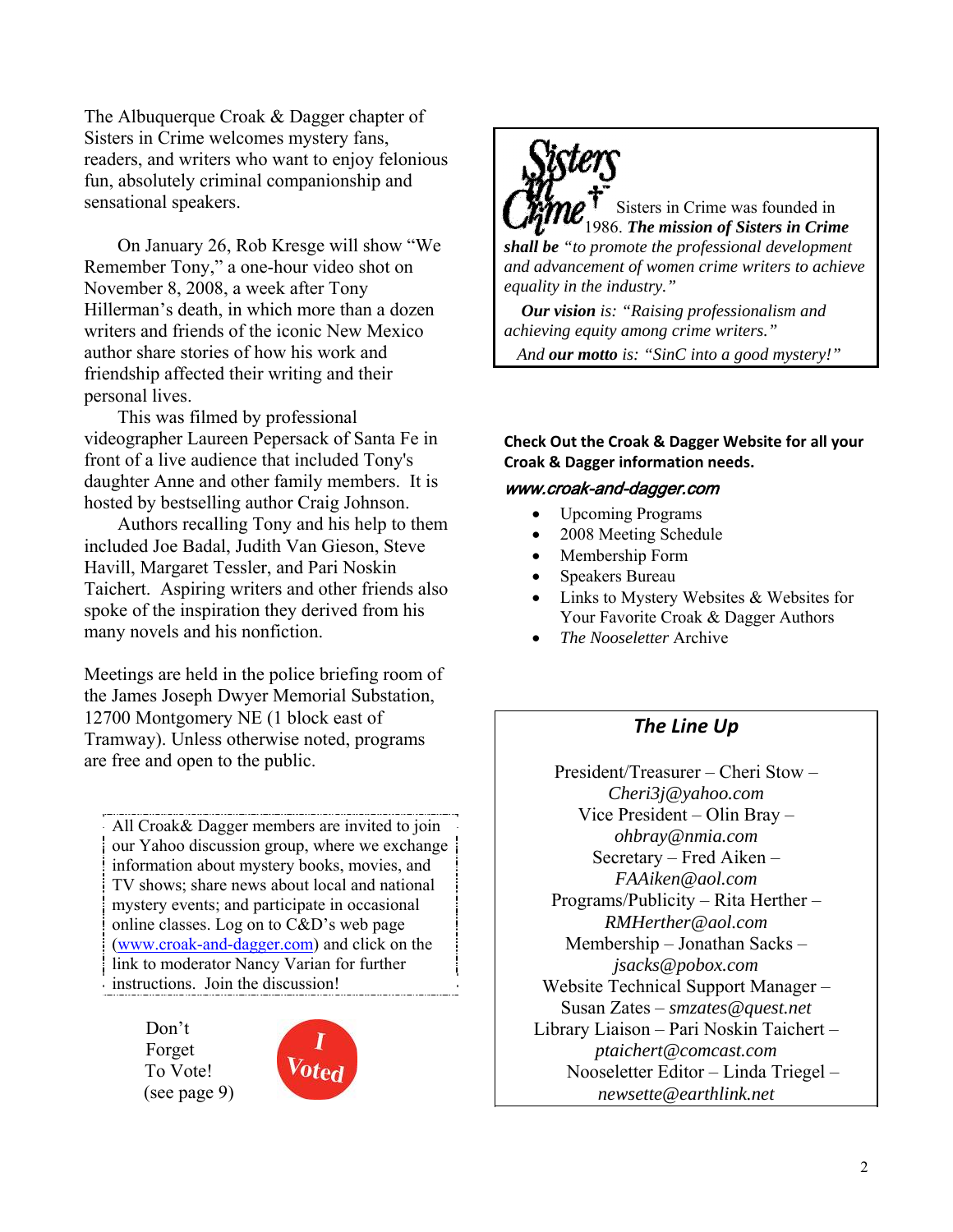### *Writing Scholarship Available*

 If you are seeking ways to improve your mystery writing skills by taking a specific workshop, class, or course, by enrolling in a college or university writing program, or by attending a mystery conference, consider applying for the 2010 Helen McCloy/MWA Scholarship to help you afford to further your skills.

 Two \$500 scholarships will be awarded based on writing samples that will be judged by a committee. The sample submitted can be a selection of short stories, an excerpt of a novel, or a play or screenplay, and it must be within the mystery genre.

 Application deadline: February 28, 2010, but don't wait too long, because you'll need to do some research into what's available and seek two letters of recommendation. Scholarship checks will be made out jointly to the winners and their chosen educational provider, which means that applications need to identify not merely a specific source of education but also a specific writing program, course, class, seminar, or workshop. Allow sufficient time to look into the program you desire to be sure it's the resource that will help you improve your mystery writing skills. Successful applications include an official course description; applications that fail to indicate the specific course—or that fail to include any other information or material specified on the application form—will be declared ineligible.

 The 2010 application form and all the details, including a list of what to submit and where, are now posted on the MWA website at [http://mysterywriters.org/?q=AwardsPrograms-](http://mysterywriters.org/?q=AwardsPrograms=McCloy)[McCloy](http://mysterywriters.org/?q=AwardsPrograms=McCloy). If you have questions not answered on the MWA site or in the application form itself, let me know via email (below). Please put the words "scholarship for mystery writing" in your subject line to help distinguish legitimate inquiries from spam.

Chris Roerden, Chair, 2010 Scholarship Committee [mccloy-mwa@lycos.com](mailto:mccloy-mwa@lycos.com)

TheWriter'sBlock

*A column on writing.* 

#### MISPLACED YOUR MODIFIER?

 A modifier is a word or phrase used as an adjective or an adverb (that is, it describes something). Adjective modifiers usually give no trouble if they are placed immediately before or after the word(s) they modify in a sentence. (The boy *with the blue eyes* looked the other way. The *green-eyed* monster pounced.)

Adverb modifiers, however, frequently get misplaced. A *squinting* modifier is one, usually a single word, that can "look" either way in a sentence; that is, it might refer to the word it follows or the one it precedes: They stole away *often* to be alone. (Did they steal away many times, or mostly to be alone?)

 Place your modifiers wherever in the sentence you have to, to make the meaning clear, rewording or re-punctuating if necessary: Many readers *I know* will be surprised by her new book. (Do you know them personally, or are you just sure they'll be surprised?)

 The most common mistake with modifiers is putting one next to a word or phrase that it clearly is not meant to modify; the sentence may sound so absurd that the reader stops to laugh and forgets what the sentence was all about: She went to see Bruce Springsteen *in a taxi.* (The Boss usually plays bigger arenas.)

 Sometimes such sentences may be corrected by inserting a comma so that the reader will take a mental breath and thereby keep the modifier and its antecedent (the word it modifies) separated: Many readers, *I know,* will be surprised by her new book. Usually, the sentence is better rewritten: She took a cab to the Springsteen concert.

 Misplaced modifying phrases are also called dangling modifiers, especially when they come at the beginning of a sentence. *(After donning her new gown,* the butler announced dinner.) Most often, the word the modifier is meant to refer to is missing *(Abandoning all defenses,* sensation overtook her) and must be supplied (Abandoning all defenses, *she* allowed sensation to overtake her).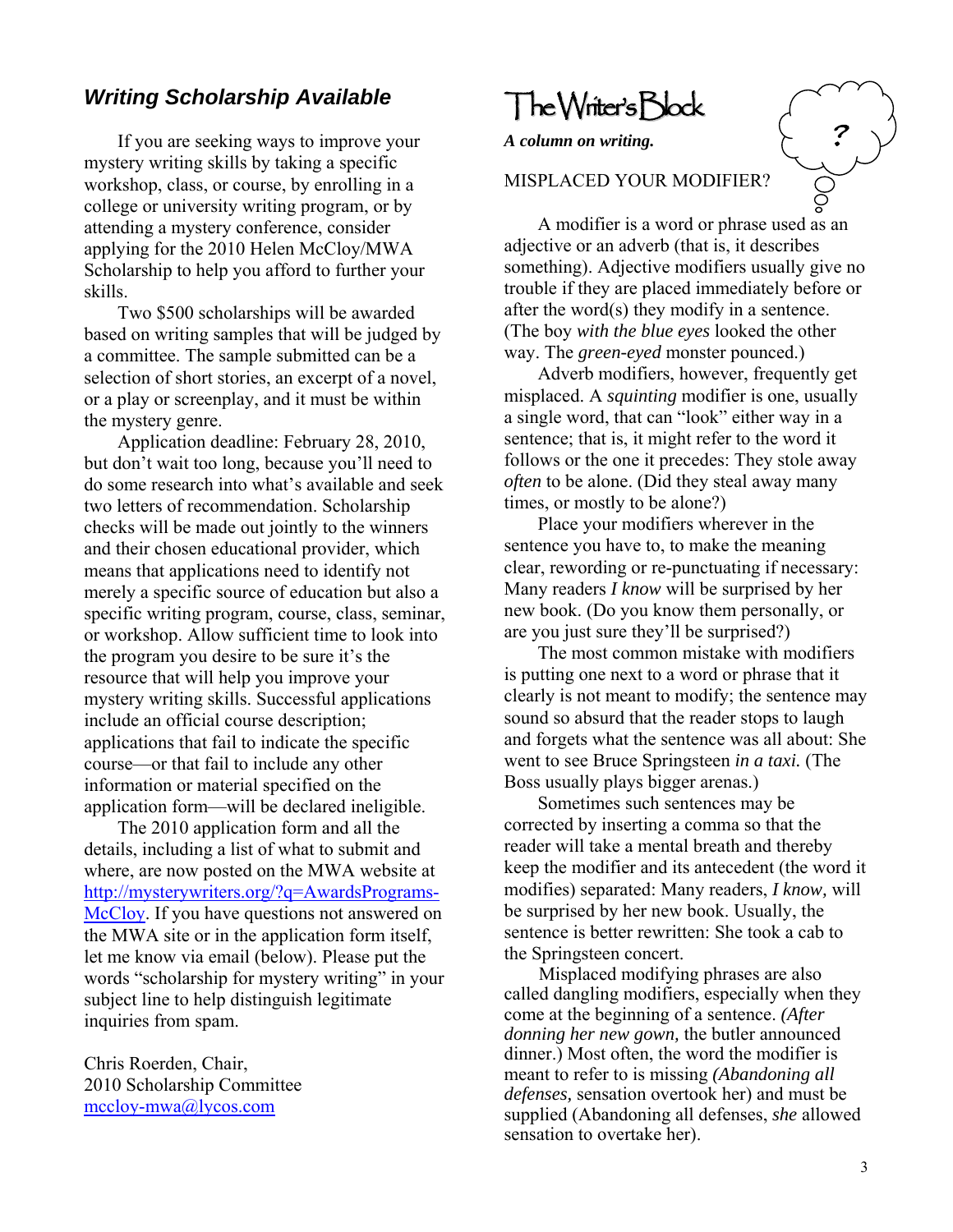#### *Brewing Up a Holiday Mystery* by Cleo Coyle, Berkley Prime Crime, 2009, 384 pp (HC)

Who doesn't enjoy a good cup of coffee? Whether your favorite is from Dunkin' Donuts, Starbucks, or a small town coffee shop, as soon as you smell the coffee brewing, you can't wait for that first sip.

 Years ago I was browsing Borders and spotted a paperback called *On What Grounds* by Cleo Coyle. The story revolves around a woman named Clare Cosi, her ex-husband Mateo (Matt) Allegro, their daughter Joy, and a Manhattan coffeehouse called the Village Blend.

 Clare's elderly ex-mother-in-law, Madame, owns the Blend. She has turned over the running of the daily operations to Clare and Matt, who feel the weight of the Blend's century-old legacy on their shoulders because Madame has made it clear that she's leaving it to them when she dies.

 Matt is responsible for traveling the world to acquire their various blends, while Clare works as a barista and supervises a colorful cast of employees.

 Coyle's characters interact well together, not only in their daily lives and within each well-thought-out plot, but also in their personal growth with each new book.

 Recently, I've had the pleasure of reading the eighth book in the Coffeehouse Mystery series. *Holiday Grind* is filled with the wonderful sights, sounds, smells and tastes of Christmas. From the delightfully creative Fa-lala-la Lattes featured in the story, to the descriptive passages of decorating, and the yearly repertoire of carols on the radio, to winter in New York's Greenwich Village.

*Holiday Grind* opens with a slain Santa Claus, who happens to be a friend of Clare's and the father of a former employee. With the sleuthing skills learned in the first seven Coffeehouse Mystery books, Clare has become quite the investigator. After discovering her friend's lifeless body, she surveys the area, noticing on the snow-covered ground a single trail of footprints leading away from the crime scene. Scorch marks on the victim's Santa suit indicate that he's been shot at point-blank range.

The killer had forcefully ripped open the costume as well, causing a button to fly off but where is the missing button?

 Clare wonders what her friend was doing in a dark courtyard alone when the streets were desolate during a snowstorm. She notices that her friend's footprints led to the back wall of the building to a Dumpster and several recycling bins. Scrape marks indicate a wooden crate had been dragged beneath a fire escape. Just what had her friend been looking for when he was attacked?

 While all of the Coffeehouse mysteries are filled with plenty of good sleuthing, this hardcover book also contains wonderful recipes like Clare's Old-Fashioned Sugar Cookies, Clare's Mini Red and Green Holiday Biscotti, and Nonna Cosi's Linguine with White Clam Sauce.

 I especially enjoyed the glossary of Coffeehouse Terms. Here you'll learn the difference between a latte, an espresso and a cappuccino. Did you know there are two versions of cappuccino—wet and dry? Also included is a Guide to Roasting Terms, Tips For Being Your Own Barista, Coffee Drink Recipes, and Coffee Syrups.

 You do not have to have read the prior books in the Coffeehouse Mystery series to enjoy *Holiday Grind,* but it may tempt you to check out the other books in the series. They would make wonderful stocking stuffers for those on your holiday gift list. ♦

─Chelle Martin *(TheHeroine@aol.com)*

### *Rob's Random Shots*

#### **November Case File Number One**

*Mark of the Lion* by Suzanne Arruda, New American Library, 2006 (TP)

 This is the first in a series (three so far) featuring a sleuth who is at once familiar and foreign. Jade del Cameron lives in the 1920s (well, the first book is set in 1919) in an exotic land; has short, black hair; is a World War I ambulance driver veteran; and speaks more than one language. Sound like Kerry Greenwood's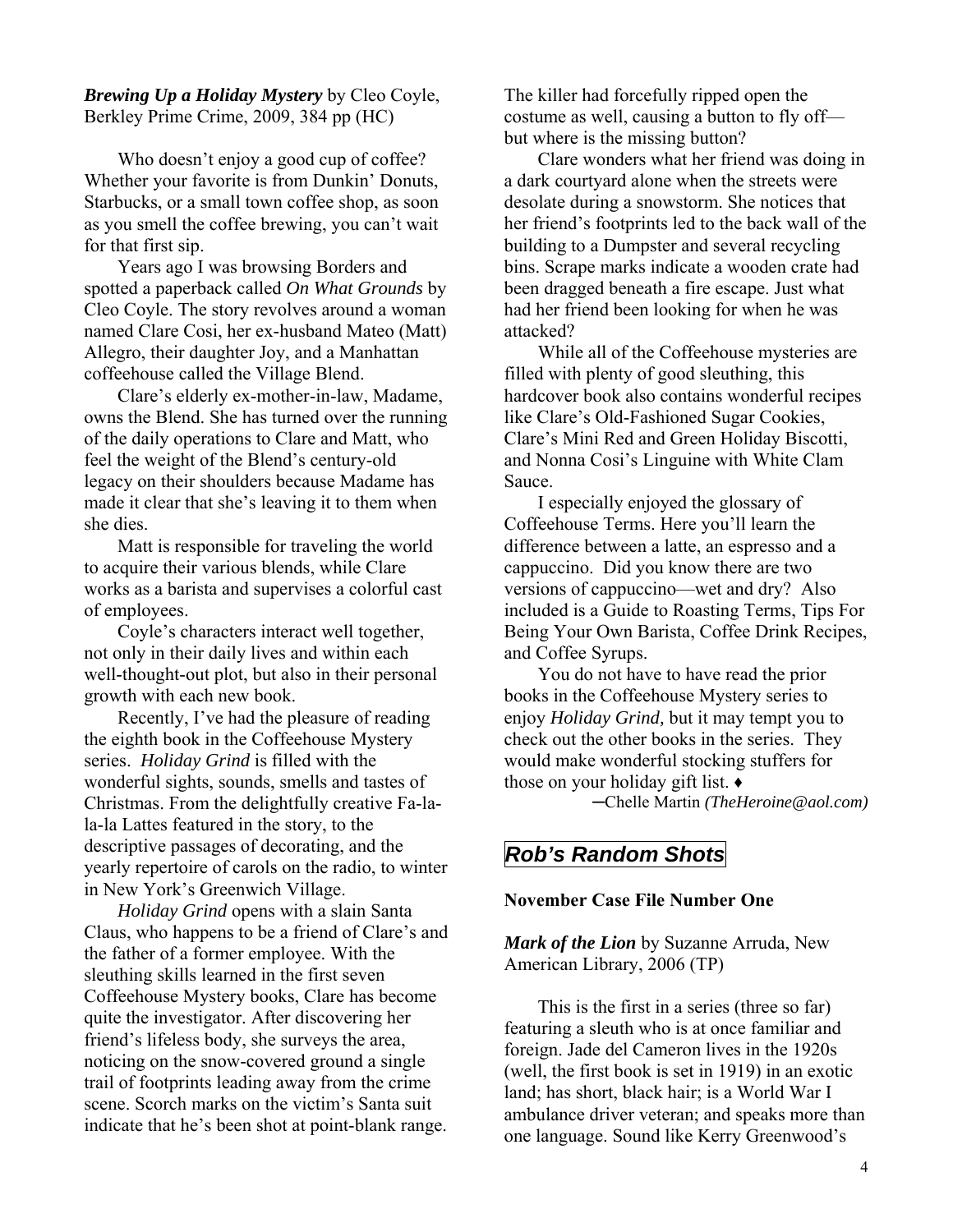Phryne Fisher? Well, Ms Arruda may have been inspired by the Phryne Fisher series, but there are important differences, which make this book worth reviewing and the series worth reading. Jade is a) not independently wealthy, b) not a private detective but an amateur sleuth, and c) did not stay in Paris after the war and has relocated to Kenya, not Melbourne, Australia.

 Similarities to another series aside, Arruda has staked out her own exotic patch of turf to throw her intrepid heroine into. This Africa of the 20s is still colonial and thus will remind readers more of Isak Dinesen's *Out of Africa* than Alexander McCall Smith's Precious Ramotswe series. Although class consciousness and discrimination are the order of the day, Jade rubs shoulders with as many Africans—Kikuyu and Masai—as British *bwanas*, and picks up Swahili as a stranger in a strange land.

 The "McGuffin" that sets the ball rolling begins in war-torn France when Jade's dying pilot lover asks her to go to Africa and find out what happened to his murdered father and a brother he has never met. After a short stint in London to meet her man's grieving mother (who says there never was another son), Jade sets out for Nairobi to learn the truth. Shooting parties, nightclub liaisons, and handsome men married and not—ensue, until a core party of hunters, guides, and newly arrived friends of Jade set out to track lions.

 Jade is a crack shot and that turns out to be a good thing, since the unidentified villain who is determined to thwart her is an accomplished witch who is able to take on animal forms and get other animals to do his bidding. That injects a "whoo-whoo" factor into the proceedings, as we get several scenes from the witch's perspective without being able to identify him. His identity surprised me and I know it will other readers, too.

 I haven't yet read Jade's further adventures, so I can't say whether we will encounter more supernatural elements in the series. But give Jade a read. She has a local connection, having been raised on a ranch near Cimarron, New Mexico. ♦

—Rob Kresge (*[rkresge777@comcast.net](mailto:rkresge777@comcast.net)*)

**Key:**  PB = Paperback  $TP = Trade$  paperback HC = Hardcover

#### **November Case File Number Two**

*At Ease With the Dead* by Walter Satterthwait, University of New Mexico Press, 1990 (TP)

 Well-known Santa Fe mystery author Walter Satterthwait has been at his craft for a number of years and a dozen novels. His expertise and feel for the Southwest shines in this case for private detective Joshua Croft. This is not Joshua's first adventure; readers can start the series anywhere. All good series mysteries stand alone; the best ones make us search out the earlier novels. This one is no exception.

 Croft works for a small Santa Fe agency run by Mrs. Rita Mondragon, apparently paralyzed in a shooting in an earlier novel. Told from his perspective in first person (as nearly all private eye novels are), we quickly learn that our hero has more than a crush on his boss.

 Navajo Daniel Begay asks Joshua if he can trace missing persons.

 "Sure," responds the detective. "How long's he been missing?"

"Since 1925."

 "That's a long time. He could be dead by now."

"Oh, he is. He was dead then, too."

 And we're off and running. The dead man was Navajo leader Ganado. A geology expedition to Canyon de Chelly accidentally unearthed his body 65 years before this story and took it back to the Anthropology Department of the University of Texas at El Paso. Rita gives Joshua permission to at least attempt to recover the body and the plot assumes cruising speed.

Since private eyes are not usually licensed to operate across state lines, Joshua relies for help from a local operative to learn how Professor Dennis Lessing brought back the bones and meets the man's daughter, Alice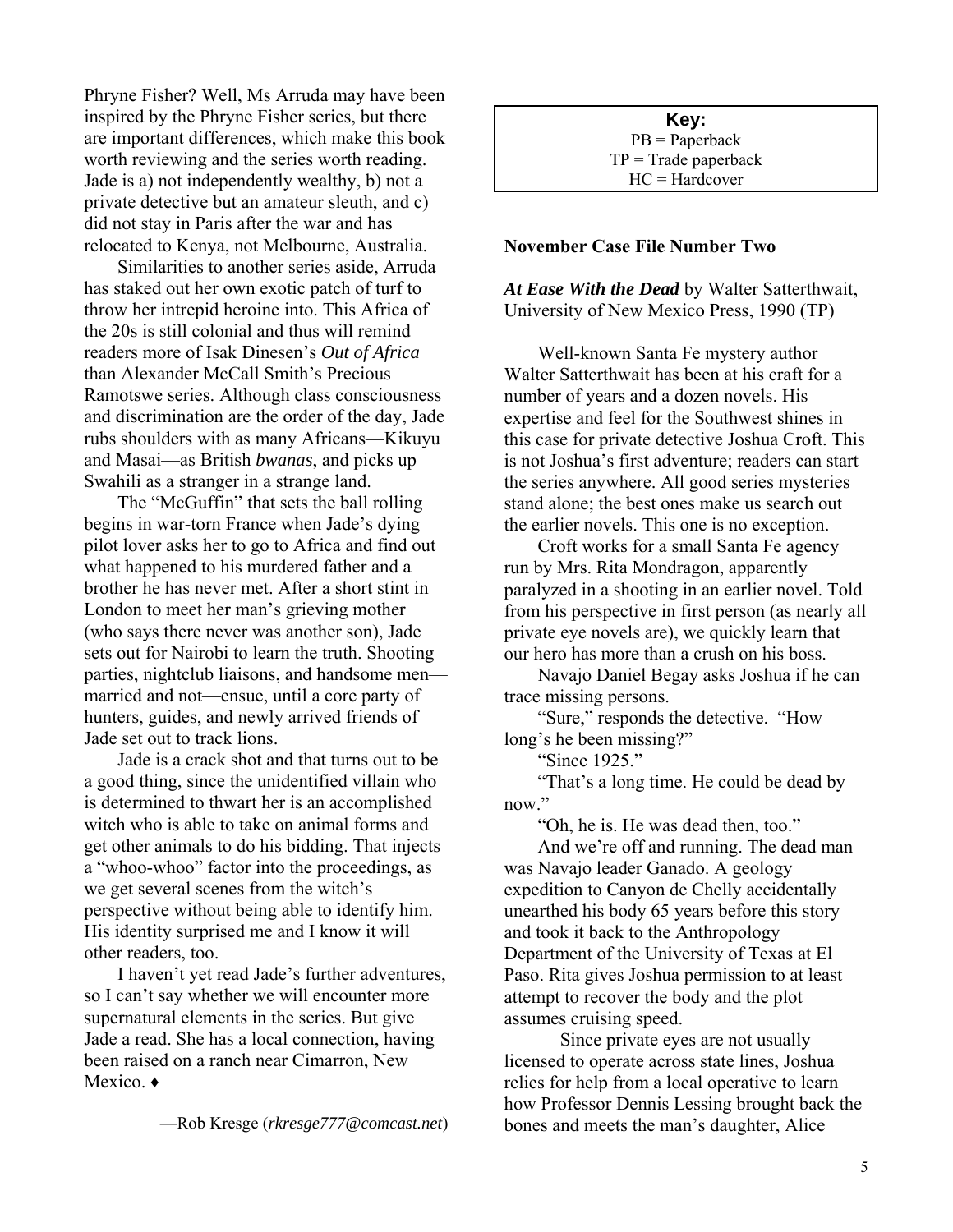Wright, now in her eighties. It seems the bones went missing after Lessing's murder a month after his return to Texas. Alice drops a bombshell when she tells him she discovered the body and has always been certain her mother killed her philandering father.

The cold trail now appears frozen. But a beating from some Mexican thugs that night at his motel convinces Joshua that there's more current interest in the murdered professor, if not in the bones. The second half of the book reunites Joshua with Daniel as they race against time across New Mexico and the Navajo Reservation to prevent the thugs from murdering Ganado's living descendant and see how the legacy of the past has caught up with the present.

History, romance (chaste), local color, and action. What more could you ask for in a private eye novel? **♦**

—Rob Kresge (*[rkresge777@comcast.net](mailto:rkresge777@comcast.net)*)

### *Short Takes*

*Brimstone*, by Robert B. Parker, G.P. Putnam's Sons, 2009, 293 pp (HC)

 In the third entry in Parker's western series that started with *Appaloos*a, musketeers Virgil Cole and Everett Hitch finally catch up with Virgil's runaway lover, Allie French, in another struggling-to-be-civilized frontier town. Now that he's found her, Virgil isn't at all sure he wants to keep her, but there's too much going on in Brimstone for him to put his mind fully to this question for a while.

 There's a bar owner who wants to run all the other bar owners out of town so he can take over. There's a preacher who thinks he's God but consorts with the devil bar owner—until he wants to take over too. Add an Apache with a grudge against the bar owner whom Virgil doesn't find the truth about until too late, and a half-Indian, half-Mexican gun hand that Virgil gets help from just in time. Virgil and Hitch mostly just watch things play out—until they and theirs are threatened.

 Like the other books in the series, *Brimstone* is a quick, entertaining read with no wasted words and Parker's own brand of humor integral to the dialogue. Available through the Albuquerque library system.

*The Bedside, Bathtub & Armchair Companion to Agatha Christie*, ed. by Dick Riley & Pam McAllister, MJF Books, 1986, 362 pp (HC)

 Even if you're not a rabid Christie fan, this collection of trivia, reviews, and fascinating information is a pleasure to browse in.

 It contains, for example, a list of Christie's favorite murder weapons, plot summaries of all her books, some favorite English dishes featured in her mysteries (with or without poison added), a mystery map of southern England, as well as discussions about such topics as "gossip and intuition as Detective Tools" and the PC-revised title of *Ten Little… Who?*

 This is a fun reference for both readers and movie-goers (after all, dozens of films have been made of Christie mysteries).

*The Private World of Georgette Heyer* by Jane Aiken Hodge, The Bodley Head, 1984, 216 pp (HC).

 Georgette Heyer is best known for her series of charming Regency romances, as well as a score of other historical novels, but she was also the author of 9 (or 12, according to who's counting) mystery novels first published in the 1930s, when female mystery writers like Agatha Christie and Dorothy L. Sayers were just beginning to become widely read.

 As in her historical romances, there is more to Heyer's mysteries than the plot, and more depth than critics of either genre ever gave her credit for.

 Heyer was a very private person, at least after the first flush of success when her first novel was published when she was only 19, and Hodge, herself a successful novelist, has relied on her publisher's collection of chatty letters from the author as well as interviews with Heyer's surviving brother and good friends, to compile a fascinating, copiously illustrated literary biography. **♦**

—Linda Triegel (*[ljt23@earthlink.net](mailto:ljt23@earthlink.net)*)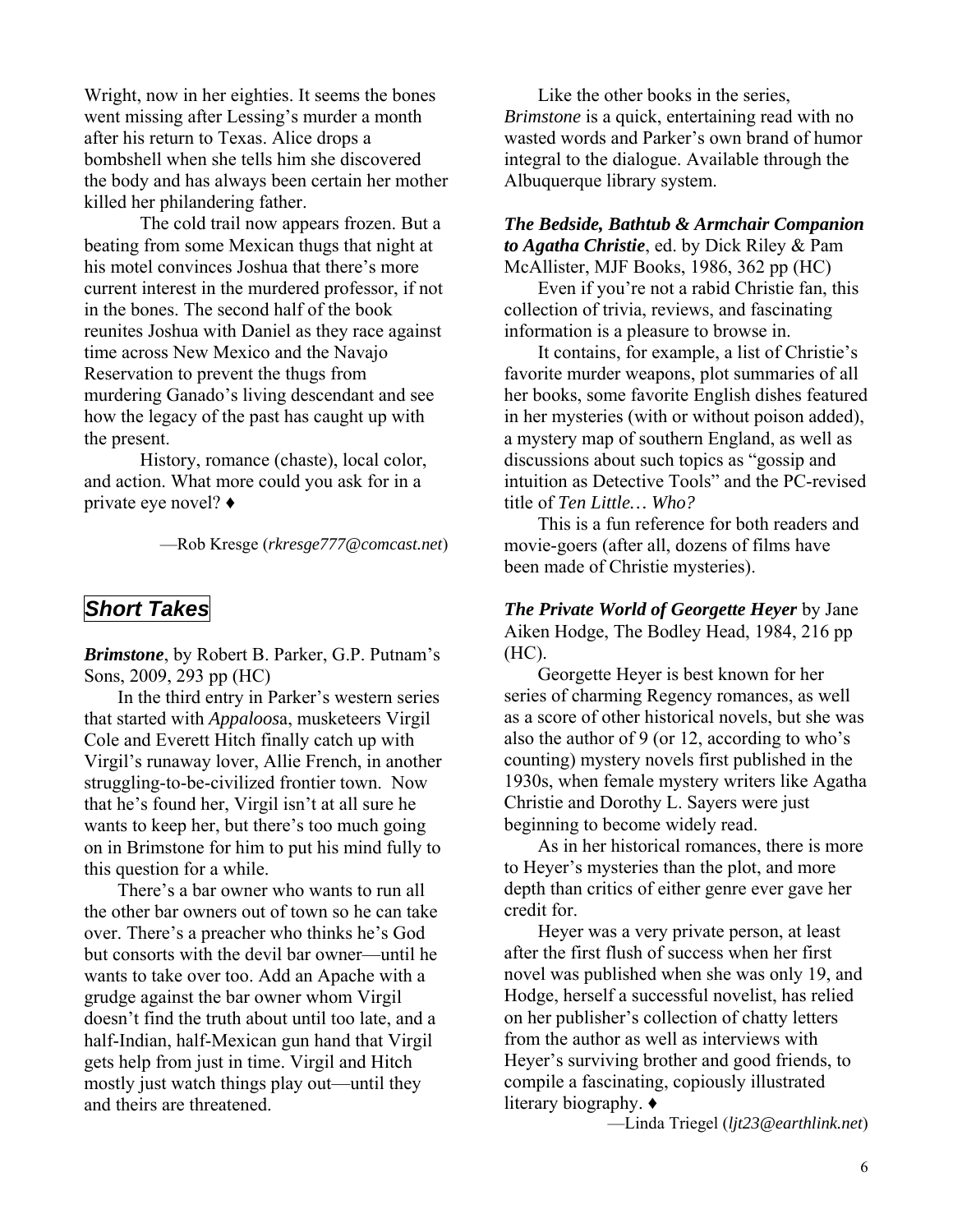# *PD James, Queen of Detective Fiction*

*[The following is excerpted from an interview by Jake Kerridge, published in the London Telegraph on 9/26/09]* 

"Detective fiction is the literature of escape. It is surprisingly popular with very powerful men in positions of great authority and people whose lives are fairly arduous intellectually. People who are confronted by serious puzzles in their daily lives."

Baroness James of Holland Park is musing on the sorts of puzzles one would expect to preoccupy a Conservative peer. "Social puzzles that are really beyond anyone's ability to solve…. So there is a comfort in reading something with a puzzle at its heart which is solved by the end of the book, with order being restored."

 "One wonders," she says, "if people are getting the same satisfaction they did, because what we often get from crime fiction now is not escapism but violence. I notice that a lot of the old cosies are now being reissued.

"You look at the books that have won any major prize over the last 20 years and ask yourself how many are actually in print, how many are being actively read. Then you go into a bookshop and there's old Agatha, rows and rows. There really is something strange about that."

She has a crack at explaining the genre's appeal in *Talking about Detective Fiction*, an idiosyncratic and entertaining primer written at the suggestion of the Bodleian Library, which is publishing the book and to which James is donating hardback royalties. It is not a comprehensive history – she does not read much contemporary crime fiction apart from books by Ian Rankin and her old friend Ruth Rendell – but an imaginative response to some of her favourite authors.

The 89-year-old Lady James is trying to recall what first drew the teenage Phyllis, along with millions of other readers in the Thirties, to the so-called Golden Age detective stories: "Those books suggested we live in a moral, comprehensible universe, at a time when there was a great deal of disruption and violence at home and abroad, and of course the ever-present risk of war. And we live in times of unrest now, so perhaps we may soon enter another Golden Age."

It is one thing to read detective fiction voraciously, another to write it for five decades in the spare moments of a busy life spent working first for the NHS and then the police and criminal law departments of the Home Office, while bringing up two daughters and coping with the stresses of being married to somebody who was mentally ill: her late husband, Connor Bantry White, developed a form of schizophrenia after he returned from war service.

She says that writing was a compulsion – and it had to be detective fiction. "I don't think writers choose the genre, the genre chooses us. I wrote out of the wish to create order out of disorder, the liking of a pattern."

She [admits] to a long-standing preoccupation with death. "Since childhood I've been thoroughly interested in it, the complete finality of it. People would say, 'what are you doing for your summer holiday?' and I always thought, we might not be here for the summer holiday. Which is strange really. But," she adds brightly, "now that I'm nearly 90 it becomes a reasonable concern, frankly!"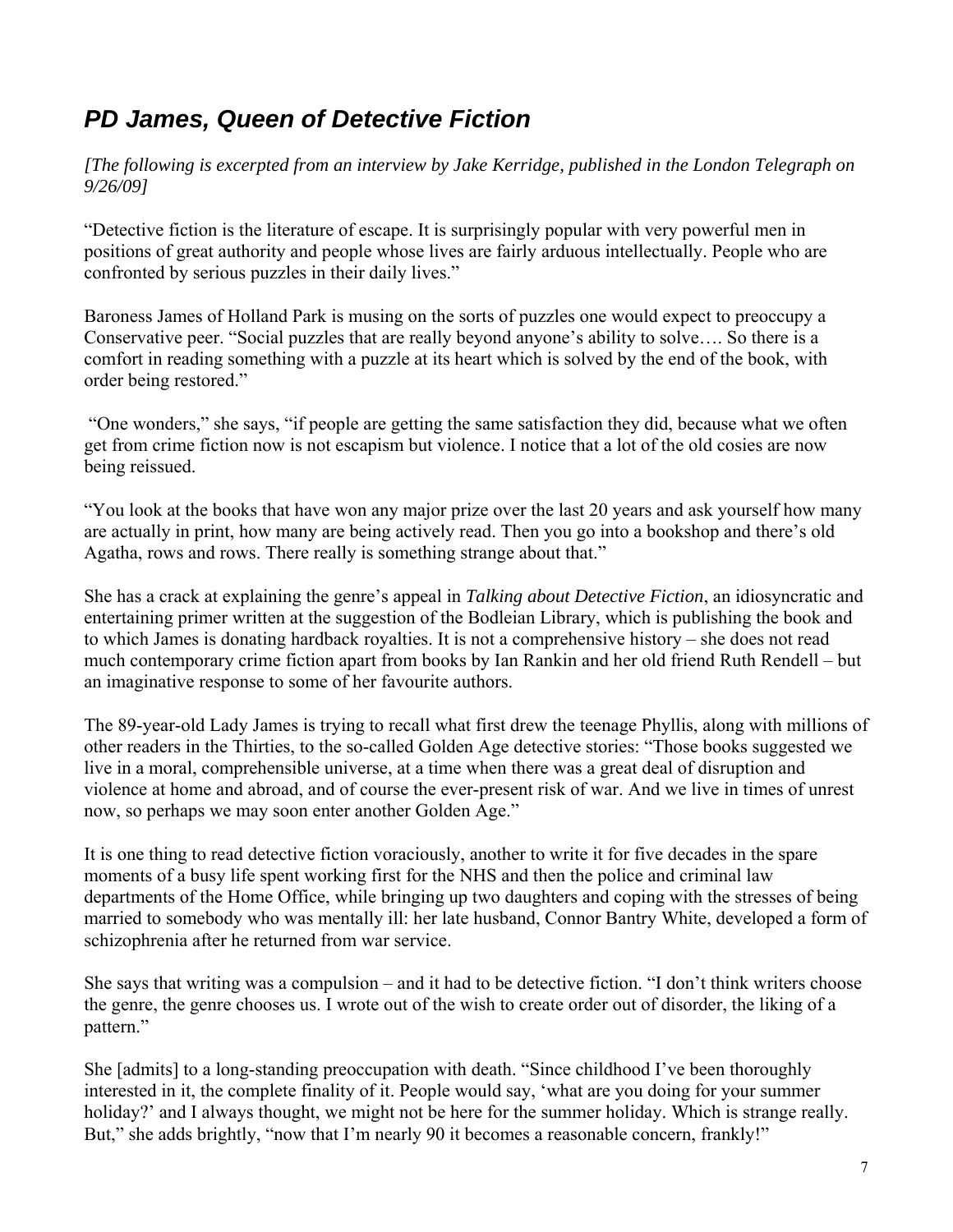## *Noose News*

 After three years of researching, writing and road trips, *Tony Hillerman's Landscape: On the Road with Chee and Leaphorn* hit the bookstores on October 27. Anne Hillerman (Tony's daughter) and photographer Don Strel have incorporated several benefits into their book launch schedule, helping raise money for the Hillerman-McGarrity Scholarship at the University of New Mexico, the Santa Fe Public Library and for other worthy causes.

 For their presentation, Don created a gorgeous slide show with photos from the book and Hillerman family shots. Anne's script talks about the forces that helped shape Tony Hillerman into a best selling author (and a good guy!)

 Pending engagements include Silver City, N.M., the Poisoned Pen bookstore in Scottsdale, Arizona, and the Heard Museum in Phoenix. We're offering our presentation as a benefit for the Taos (N.M.) public library at Bataan Hall at the Taos Convention Center. We'll also be in Tucson, Winslow and even Chicago!

 Meanwhile, Anne and Jean are regrouping, considering what workshops and conferences may lie ahead for WordHarvest. We promise to keep you posted, and welcome whatever ideas our former students, conference attendees, faculty and friends may suggest. Please feel free to [email us](mailto:wordharvest@wordharvest.com) your thoughts and suggestions.

 The Tony Hillerman Prize for best first mystery, co-sponsored by St. Martin's Press, will not be awarded this year. The judges received some interesting, well-written manuscripts, but none met the guidelines for mystery and/or reflected the high quality they sought to honor Tony Hillerman's name. The contest will continue in 2010 and the new guidelines will be available shortly on the WordHarvest website and from St. Martin's.

 Thanks to our judges and all the contestants.



SinC guppies come from across the United States and Canada. They have different occupations and avocations, but they share a passion for writing mysteries and a common goal of getting published.

"Few professions offer as many opportunities for rejection as writing does. Only the strong survive the path to publication. The encouragement and support of other writers can be the difference between giving up too soon and getting in print." (SinC Guppies)

Guppies is an online writer's support group, Subgroups represent cozies, noir, psychological and romantic suspense, and thrillers. The Mystery Analysis Group is a book discussion group aimed at discussing the craft, and the AgentQuest group can help with writing queries and synopses.

Interested in joining this online writer's support group? Check them out at [www.sinc](http://www.sinc-guppies.org/)[guppies.org/.](http://www.sinc-guppies.org/)

#### **Raising Goosebumps and Curdling Blood**

 You've heard the expression "It makes my blood run cold"? Well, if it does, glance at your thighs and forearms. Notice how the skin seems suddenly to have little golf balls stuck underneath. These are goose bumps, which are an attempt by your body to insulate itself against the chill. They are caused by the contraction of the muscles at the base of the hair follicle and act as a barrier between your thinned blood and the terror that struck it. As your emotions heat up, the bumps will recede. Then you'll only have to worry about the hackles on your neck.

 It is impossible to curdle someone's blood, at least while it's still in her body. Remove it, saucepan it and overcook it—and there's a different story.

*(From* Murderess Ink, *perpetrated by Dilys Winn, Workman Publishing, 1979.)*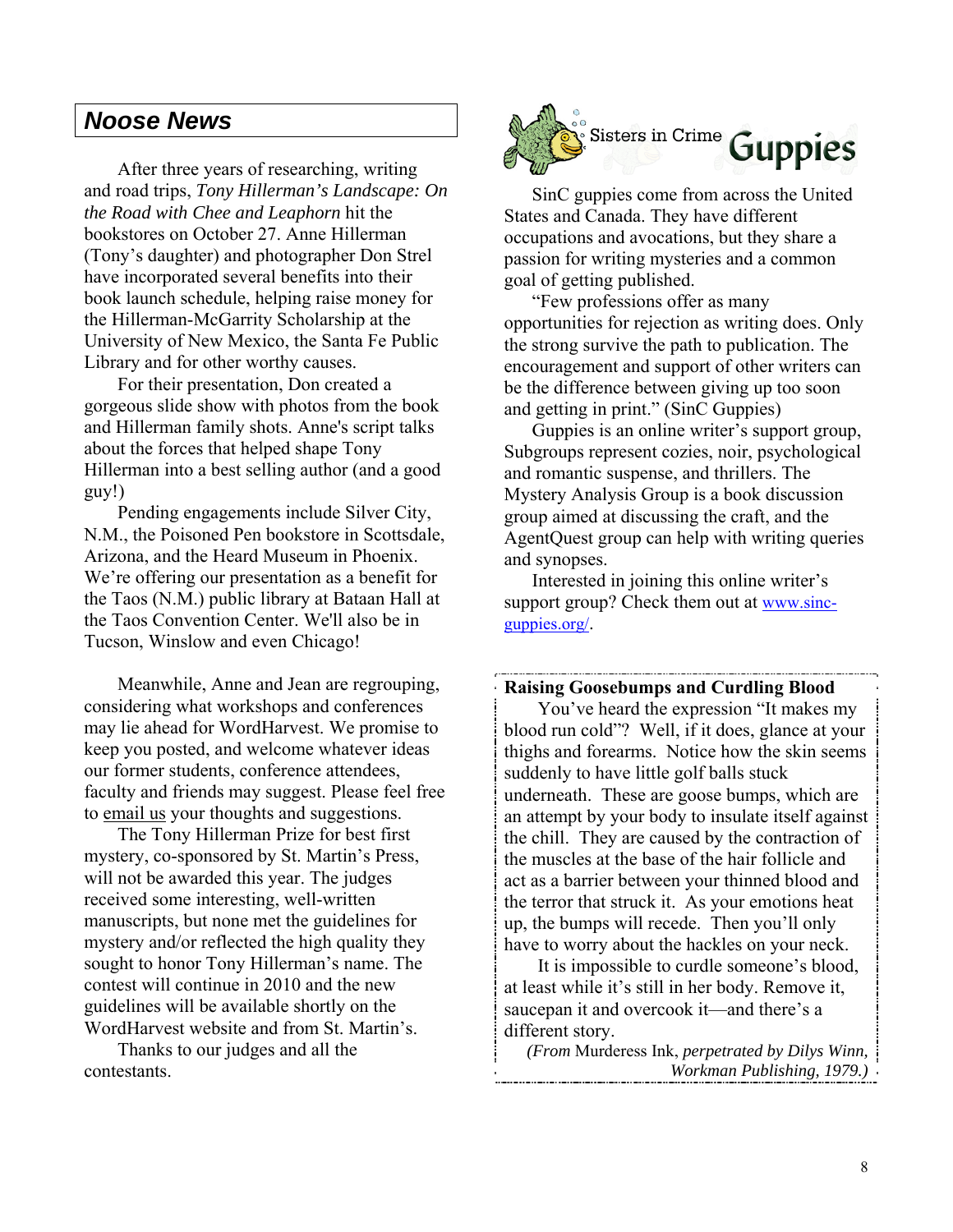# **NOVEMBER ELECTION**

*The Croak & Dagger chapter works because of the efforts of dedicated volunteers.* 

At the 24 November general meeting, paid-up members of the Croak & Dagger chapter will be able to vote for the top four elective positions of volunteers willing to steer our chapter through the next year. The four primary board members are elected to 1-year terms. The whole board elected officers and appointed volunteers—takes office in December.

Members who can't attend the November meeting may cast their ballots by emailing the current vice-president, Olin Bray, at *[ohbray@nmia.com](mailto:ohbray@nmia.com)* **NO LATER THAN** noon on the day of the meeting, 24 November. Ballots will be distributed and counted at the meeting and the results announced at the end.

Write-in candidates are acceptable, but anyone wishing to contend for a position must inform the Membership Chair, Jonathan Sacks, at  $isacks@pobox.com$  in time for an email reminder of the upcoming vote to be issued the weekend before the meeting. Consider the write-in or contested entry deadline to be midnight, Sunday, 22 November.

The candidates for office for 2010 are:

#### *Elective Positions:*

#### *President* **– Olin Bray**

C&D's current vice president, Olin worked in information systems, technology planning, and homeland security before retiring from Sandia National Labs. He has written three computer books and over 40 conference papers and tutorials. He is a member of both C&D and Southwest Writers.

#### **Vice President – Open Position – Volunteer!**

 The Vice President conducts meetings in the President's absence and fills or assists in when needed for any other executive tasks.

#### **Secretary – Fred A. Aiken**

Fred teaches sciences at Rio Grande High School. He previously worked as a Professional Engineer for more than 35 years. He has been published in *Guideposts* and *Angels on Earth* and has written three so-far unpublished novels and numerous short stories in the mystery and science fiction/fantasy genres.

#### *Treasurer* **– Position Open – Volunteer!**

 The treasurer maintains the chapter's checking account and, with the membership chairman, tracks incoming dues and outgoing expenses, investigating any proposed new equipment buys, etc.

#### *Appointive Positions:*

#### **Programs/Publicity Chair - Rita Herther**

In the 1980s, Rita published articles and children's stories. She taught creative and journal writing. After a long hiatus, Rita is now writing a YA novel, short stories, and articles.

#### **Nooseletter** *Editor* **– Linda Triegel**

 Current editor of the *Nooseletter*, Linda also edited the newsletter of her previous SinC chapter in Pennsylvania. A former copyeditor and published romance writer, she is now working on a new romance and a historical mystery.

#### *Membership* **– Open position – Volunteer!**

 The membership chairman works with the treasurer to maintain a data base of members. In addition, he or she sends out meeting announcements once a month to the C&D mailing list and The Nooseletter bimonthly to members.

#### *Website Technical Support –* **Susan Zates**

Susan and her husband and two Siberian Huskies moved to ABQ in 2004 from California. She works as a software engineer and is an avid mystery reader, not a writer. She especially loves the police procedural, PI, and forensic genres.

#### *Library Liaison* – **Pari Noskin Taichert**

 Pari is the author of the Sasha Solomon mystery series set in New Mexico. She was the first president of the Croak & Dagger chapter and is now a columnist for *The 3rd Degree*, the newsletter of Mystery Writers of America.